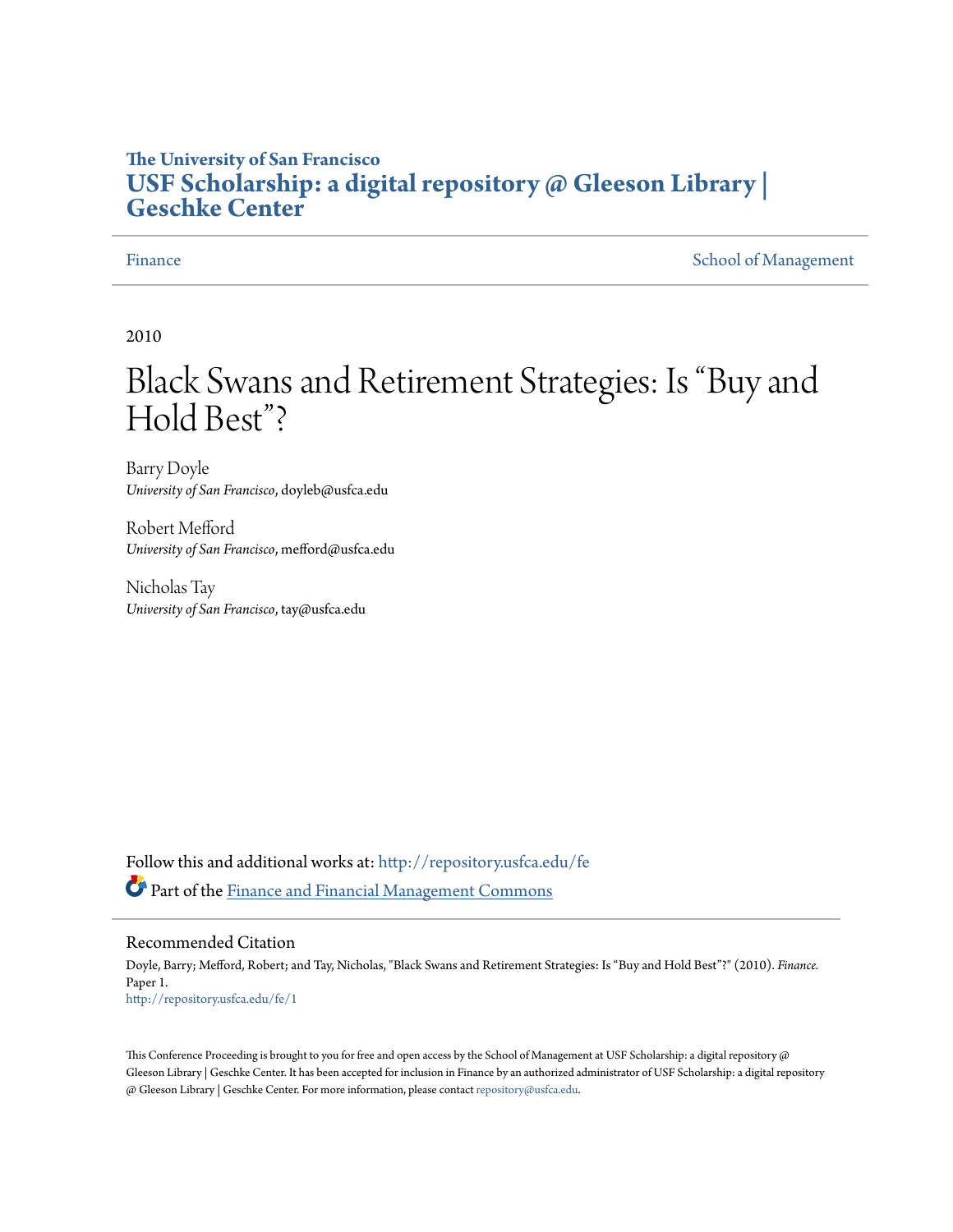#### **BLACK SWANS AND RETIREMENT STRATEGIES: IS "BUY AND HOLD BEST"?**

# **Barry Doyle, University of San Francisco, [doyleb@usfca.edu,](mailto:doyleb@usfca.edu) 415-422-6129 Robert Mefford, University of San Francisco, [mefford@usfca.edu,](mailto:mefford@usfca.edu) 415-422-6408 Nicholas Tay, University of San Francisco, [tay@usfca.edu,](mailto:tay@usfca.edu) 415-422-6100**

### **ABSTRACT**

The recent market crash which has led to as much as a 47% drop in the value of the S&P500 index has made some of us wonder if there is a cost effective way for us to hedge our retirement portfolios against such a drastic loss. Our objective is to investigate empirically the tradeoffs that will arise from using a protective put strategy for hedging retirement portfolios over an investment horizon that is long enough to be comparable to the average holding period for retirement portfolios

Keywords: risk management, VaR, Black Swan event, portfolio design

#### **INTRODUCTION**

The recent market crash which has led to as much as a 47% drop in the value of the S&P500 index has made some of us wonder if there is a cost effective way for us to hedge our retirement portfolios against such a drastic loss. In the case of a portfolio that tracks the S&P500 index, a straight forward approach to hedge against such downside risk is to simply long a put (protective put) on the S&P 500 index. Would the losses that could be averted with the protective put strategy justify the hedging costs for a long term investment strategy? From an efficient market view point, if the put option is correctly priced, we should not expect the protective strategy to produce excess returns. However, recent studies [12] [13] have suggested that market participants tend to underestimate the likelihood of black swan events. If this is true, options could be underpriced and this may make it worthwhile to pursue the protective put strategy described above.

Our objective is to investigate empirically the tradeoffs that will arise from using a protective put strategy for hedging retirement portfolios over an investment horizon that is long enough to be comparable to the average holding period for retirement portfolios. Since the modern day option markets were not developed until the 70s, we have a relatively short period of time series of actual option price data. In a later section we describe how further extensions of this work will provide more robust justification for our strategy. Our results favor the use of a protective put strategy for hedging retirement portfolios. Results are presented in Section III.

The conventional wisdom for retirement planning and, indeed, any long-term investment strategy, has been buy and hold for the equity portion of the portfolio. Numerous people in the academic and practitioner fields have advocated this, beginning with Burton Malkiel's academic classic "A Random Walk down Wall Street", to the advocacy of Vanguard's John Bogle, to the recent advice of popular advisors such as Suze Orman. However, the recent drastic plunge in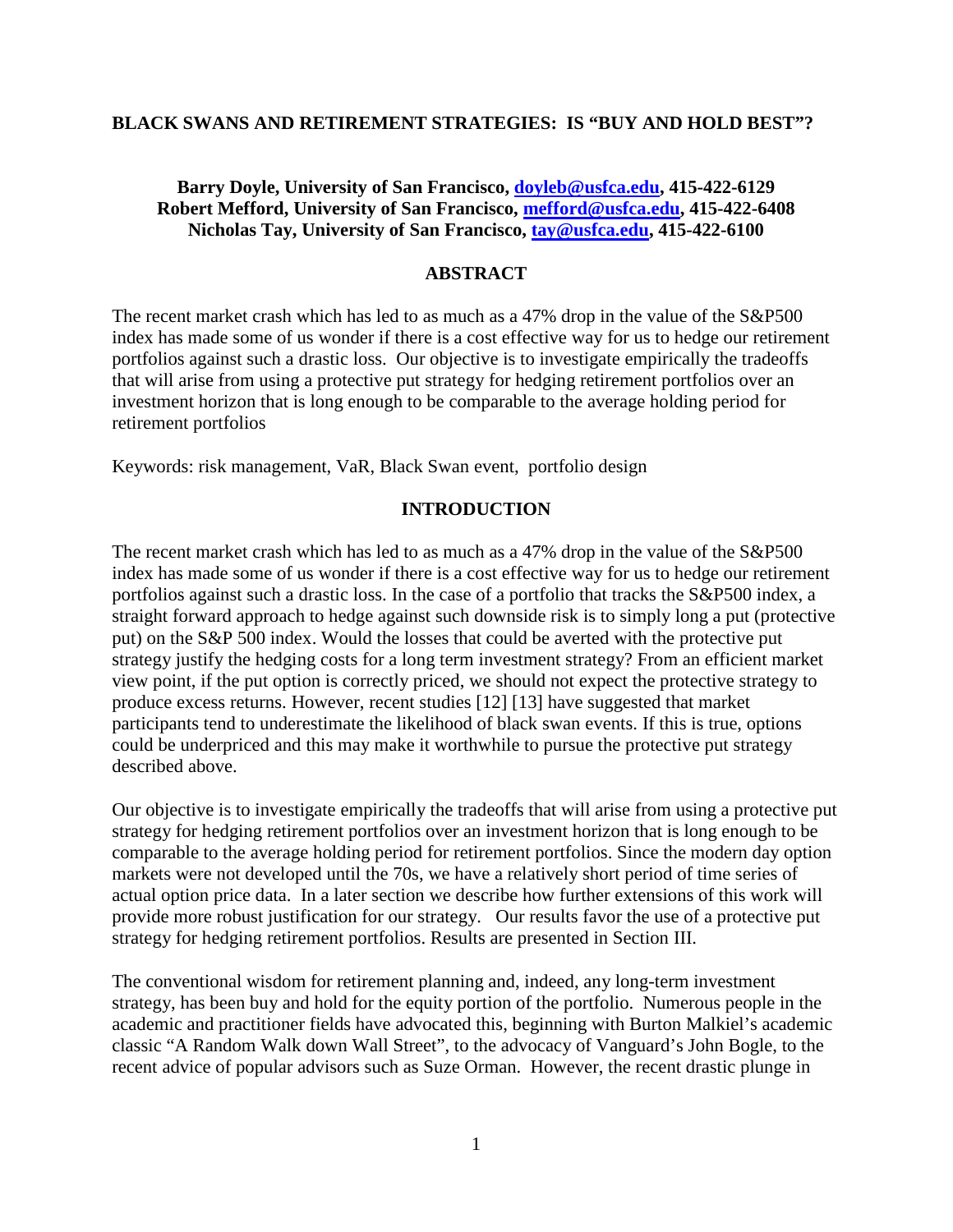equity value is making some of us wonder if the buy and hold strategy is in fact the best approach to retirement planning.

Clearly there are good reasons for advocating the buy-and-hold strategy. One well known piece of evidence from the Vanguard Group shows that on average actively managed equity mutual funds underperforms the Wilshire 5000 index by about 1.09% annually for the period from 1972 to 2001. Further, Malkiel [11] and others find the performance of most professional money managers to be inconsistent from one period to the next which suggest that these managers are not skillful investors and therefore it is useless to invest in actively managed mutual funds.

Most of the advocates of buy and hold have made the implicit assumption of "semi-strong" market efficiency; that is, current market prices reflect all available public information. Absent access to inside information, attempts to time the market will ultimately prove fruitless. There is ample empirical evidence in the literature that show that on average active professional money managers are unable to outperform a passive index (see [10], for example) . Fund managers that have superior performance over one time period do not , on average, exhibit superior performance over subsequent time periods

Portfolio theory has generally focused on achieving an efficient portfolio: one that achieves the minimum amount of risk for a given level of expected return. In the popular business press, attacks on the value of portfolio theory often center on comments such as "….Or you could have just bought the gold ETF and made 17%. That's the difference figuring out which way the wind is blowing can make" [4]. Of course, generating superior returns is easy if one knows how the market will move next month or next year, or even tomorrow.

The value of market timing should not be underestimated, though. In the period from 1978 until 2005 the S&P500 earned a mean annual return of 9.6%. If you could avoid the worst fifty days, your mean annual return would have been 18.7%. Conversely, if you missed the best 50 days, your mean annual return would have been a mere 2.2%. Analyses of other time periods yield similar results; in the period from January 1960 through December 2008, a buy and hold strategy will generate ending wealth of \$15.07 from an initial \$1 investment. However, missing the ten best days over this time period would have reduced your ending wealth to \$8.90. This result emphasizes the danger of attempting to time the market (and "missing"). Conversely, avoiding the ten worst days would generate ending wealth of \$28.25 [6] [8]. From a practical perspective, the question arises: absent market timing skills, can an investor avoid some of the losses associated with the worst performing days without sacrificing the gains associated with the best days? Does one need a crystal ball to achieve superior performance?

In an efficient long-term investment market, the answer to the preceding question should be "no". In such a market, the cost of any type of portfolio insurance should offset any gains associated with avoiding the impact of the worst performing days. If this condition did not exist, portfolio managers would exploit any existing inefficiencies and drive insurance prices into equilibrium.

However, we show evidence that a strategy exists that will outperform basic buy and hold investing over the long term by taking advantage of potential inefficiencies in the pricing of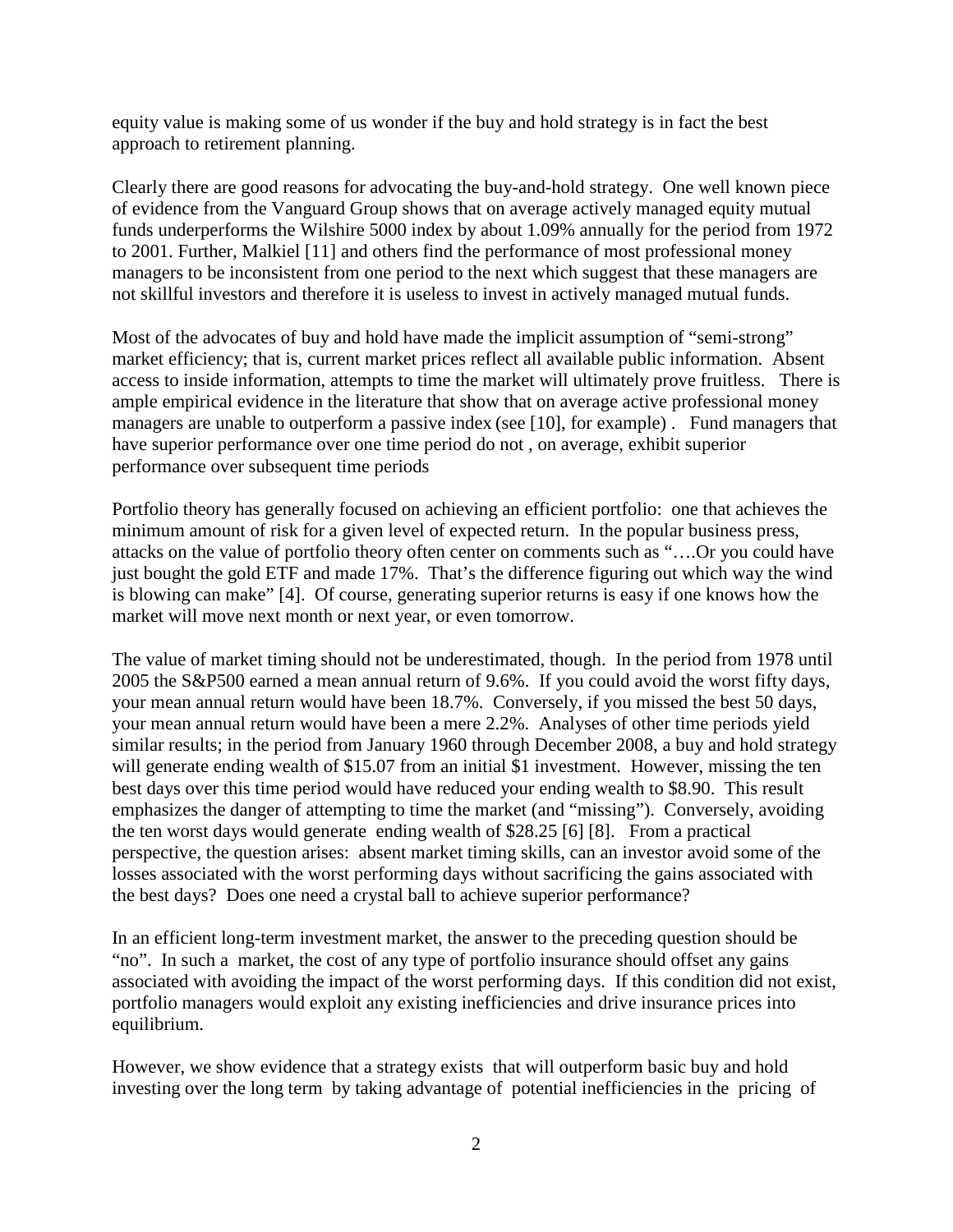S&P 500 index put options. We show that a strategy of consistently "rolling over" a long position in one year put options yielded a long-term return that exceeds the return associated with a simple buy and hold strategy. We further demonstrate that the value of our strategy arises from the existence of "Black Swan" events: rare events that have a large impact on outcomes.

# **STRATEGY DESCRIPTION AND MOTIVATION**

### **Motivation**

For our strategy to provide superior performance, consistent long-term mispricing of long put options must exist. Why might one expect to observe systematic mispricing of a widely traded financial instrument? Estimated option prices derived via the Black-Scholes (B-S) model are highly sensitive to volatility; other model inputs are generally known with a fair degree of certainty. Since the model volatility input is forward-looking--- the volatility that will occur over the time to expiration--- it is implicitly unknown. Of course, one may estimate volatility from historical data. Whenever historical data is used to predict future events, though, two major factors influence the reliability of the estimate: first, this process assumes that the future distribution of events will approximate past distributions. Second, one must choose an appropriate historical time period over which to make estimates.

Both of the factors influencing model reliability form the core of our motivation to develop the theory, as well as providing a possible explanation for our observed results. First, the B-S model assumes that volatility has a normal distribution. Several articles [1] [7] have questioned the reliability of underlying distributional assumption of B-S. We observe large price swings, both positive and negative, in the markets than are inconsistent with underlying distributional assumptions of B-S. Research has shown that large daily returns occur more frequently than are consistent with a normal distribution; this return characteristic is often described as being "fattailed" relative to the normal. Casual observation, as noted in the introduction, suggests that a substantial portion of returns to the S&P 500 (as well as any well-diversified equity portfolio) are contained in a relatively few number of days, confirming the fat-tailed nature of observed return distributions. We characterize these influential events as "Black Swans" (henceforth "swans").

The existence of swans by itself should not provide an adequate explanation for the availability of a strategy to generate long term returns in excess of a buy-and-hold strategy. The impact of a few days of unusual returns on long term returns, discussed earlier, is well known. The existence of this apparent opportunity for excess long term returns must have another motivation. The motivation is likely to be found by examining the time horizon over which the strategy operates.

Our strategy requires the annual purchase of put options on the S&P 500. As a consequence, substantial monthly cash outflows are required to follow it. The value comes from the *long-term* application of this strategy. The very nature of it takes advantage of the large gain associated with the swan events against the relatively small outflows required to maintain the position. As swans are, by definition, rare, this implies that returns to this strategy will *underperform* a buyand-hold for most periods, and *substantially outperform* it on an infrequent basis. As such, following the strategy requires considerable discipline, as it will underperform the benchmark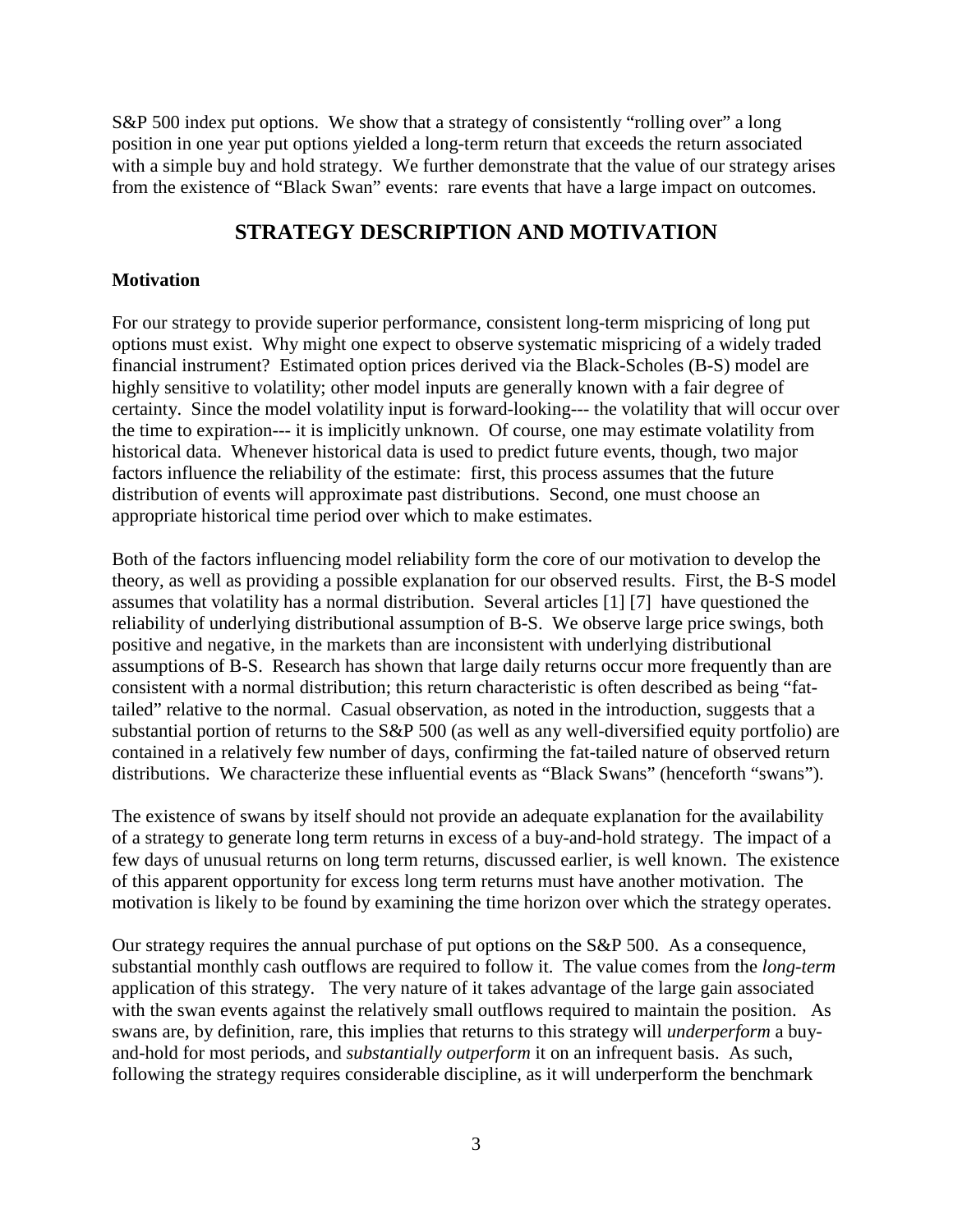during most time periods. The implications of this will be explored further in the Results section following.

# **Description**

To implement our strategy, a portfolio consisting of the S&P 500 index is formed. During each year that the portfolio is in existence, we purchase at-the-money put options (or, more precisely, the put option that is closest to at the money); the number of index put options is equal to the value of the portfolio. As the option expires in the following year, new options are purchased in the same fashion, thus generating the "roll-over" strategy.

These "near-the-money" options are used for this strategy to take advantage of the relatively well known characteristic of the put option "smile". In practice, the implied volatility of put options is lowest for at the money options. Implied volatility is the volatility consistent with the current market price of the option according to the B-S pricing model. Further, at-the-money options are generally more liquid than other options, thus reducing the spread associated with the transaction. These long near-the-money puts provide a form of portfolio insurance; specifically, the option position pays off in the event of a drop in the underlying portfolio. As noted in the Introduction, one would expect, a priori, this strategy to not provide higher ending wealth than a basic buy-and-hold, as the option premiums should offset any gains associated with the insurance payoff.

# **DATA AND RESULTS**

We use data from VFINX (Vanguard Index Trust 500 Index), a tradable index security, as the base equity portfolio. We construct the protective put portfolio by purchasing long positions on 365 day index put options such that there are just enough puts to cover the amount invested in the portfolio at the beginning of the time period. Consequently, the number of puts purchased will rise as the portfolio accumulates value. We also use two treasury investments as a benchmark. In one, we simulate a 1-year constant maturity treasury portfolio that invests/rollovers the entire contribution annually in treasury bonds with one year remaining to maturity. In the other we simulate an investment in one year treasury strips.

We provide results only for the rather simple strategy of buying one year put options on the S&P 500 index for a very pragmatic reason. The intended market for this strategy is not sophisticated investors; rather, this is appropriate for the average investor with a 401-k type retirement asset that wishes to provide some insurance against a dramatic decline in asset values. Certainly, other forms of insurance may well provide better results, and are a potentially fruitful avenue for future research.

The results of our analysis are shown in Figure 1. We have made the following assumptions in constructing the graphs:

• Contribute \$10,000 annually in each of the portfolios from Dec 96 to Dec 2008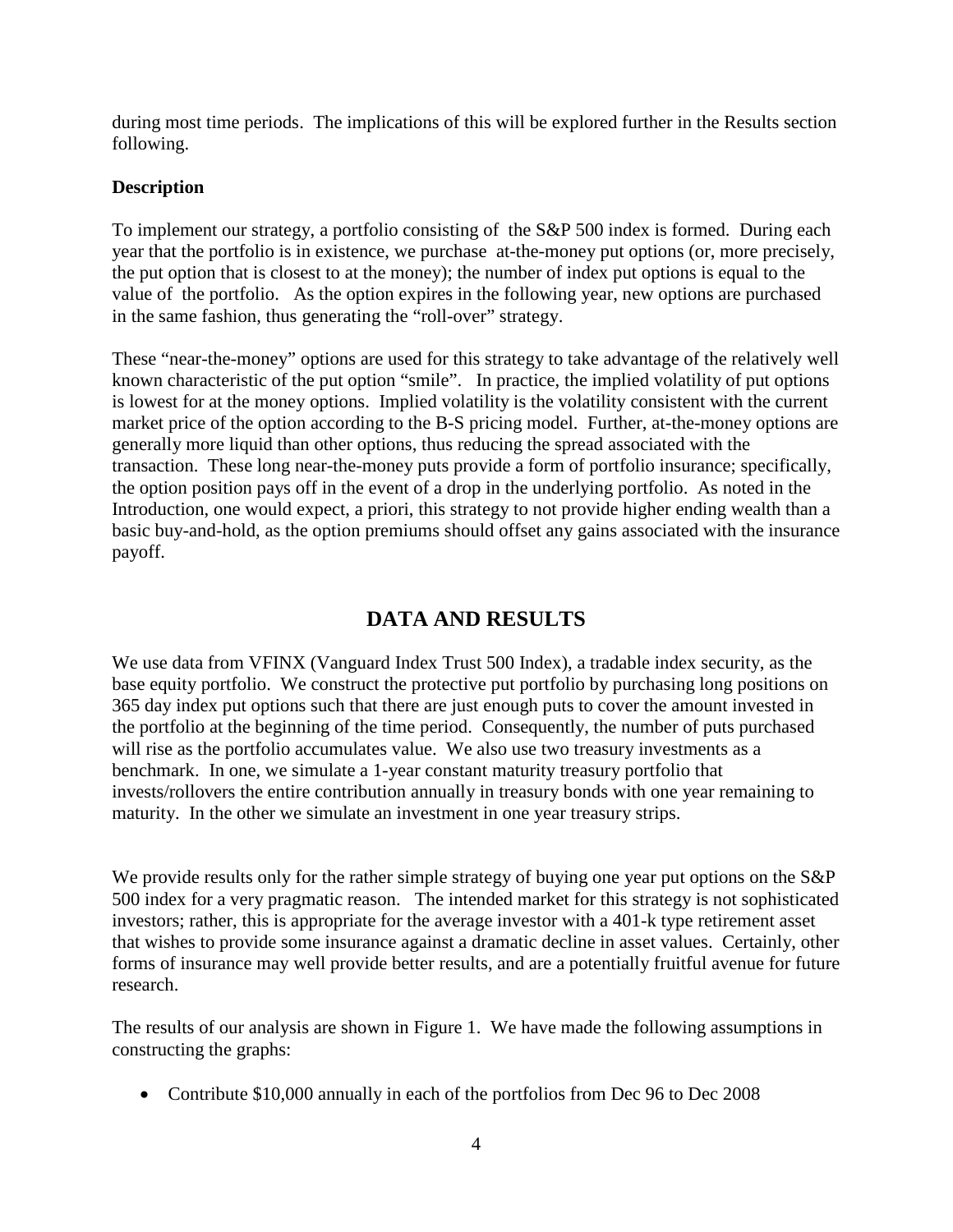- The buy and hold portfolio invests the entire contribution in SP500 index or VFINX
- The protective put portfolio invests the entire contribution in a mixture of SP500 shares and long positions in put in such a manner that there are just enough puts to cover the investment in the SP500 (VFINX) shares that are held in the protective put portfolio; the puts purchased are at-the-money or nearest to the money 365-day puts.
- The 1-year constant maturity treasury portfolio invests/rollovers the entire contribution annually in treasury bonds with one year remaining to maturity
- The 365-day zero coupon portfolio invests the entire contribution in 365-day zero coupon STRIPS.

The results over the specified time period of 1996 to 2008 show that the protective put portfolio is superior to the buy and hold strategy. The results are, of course, specific to this particular time period, but are suggestive of the value of such a strategy in a volatile market.

# **IMPLICATIONS/FUTURE RESEARCH POTENTIAL**

The current results obtain only from late 1996 as index options were not widely available prior to that time. The results presented here, while showing the superiority of the protective put versus a buy and hold strategy, do not provide compelling evidence of such a strategy providing superior performance in future. A more robust argument may be made by estimating option prices in earlier years based upon historical volatility. In effect, one can argue that *if* index options existed in the earlier parts of the twentieth century, then the prices of such options would be consistent with the inputs of current options pricing models, notably B-S. However, such an analysis, while providing more evidence than the restricted sample that we provide, would still not provide a rigorous justification for following this retirement strategy.

A proposed approach to providing a more robust justification is to use a bootstrapping technique to evaluate our proposed strategy. In brief, as applied to this paper, the bootstrapping methodology would assume that observed market returns over the past decades represent samples from a larger underlying population. By analyzing multiple simulations, using samples from the observed returns distribution, one may make robust inferences of the value of the proposed strategy versus a buy and hold one. Chernick, [3], and Davison & Hinkley [5] provide a comprehensive overview of bootstrapping technique.

Our results indicate that the protective put strategy may well be superior to a buy and hold, which begs a rather obvious question: since this strategy, by design, is uncomplicated, why isn't it widely used? A possible explanation lies with the manner in which portfolios are measured . Virtually all portfolios, retirement or not, provide quarter, 1-year, 5-year, and perhaps 10-year performance measures. During "normal" return years, the protective put portfolio will underperform a buy and hold one. The business literature, both academic and popular, is filled with stories about how managers focus on short term performance. Investors look at these returns as well, and often base investment decisions based upon them. A challenge for managers of a portfolio based upon these results would be as follows: how to convince investors that underperformance for substantial periods of time (a likely occurrence) is in their best interests.